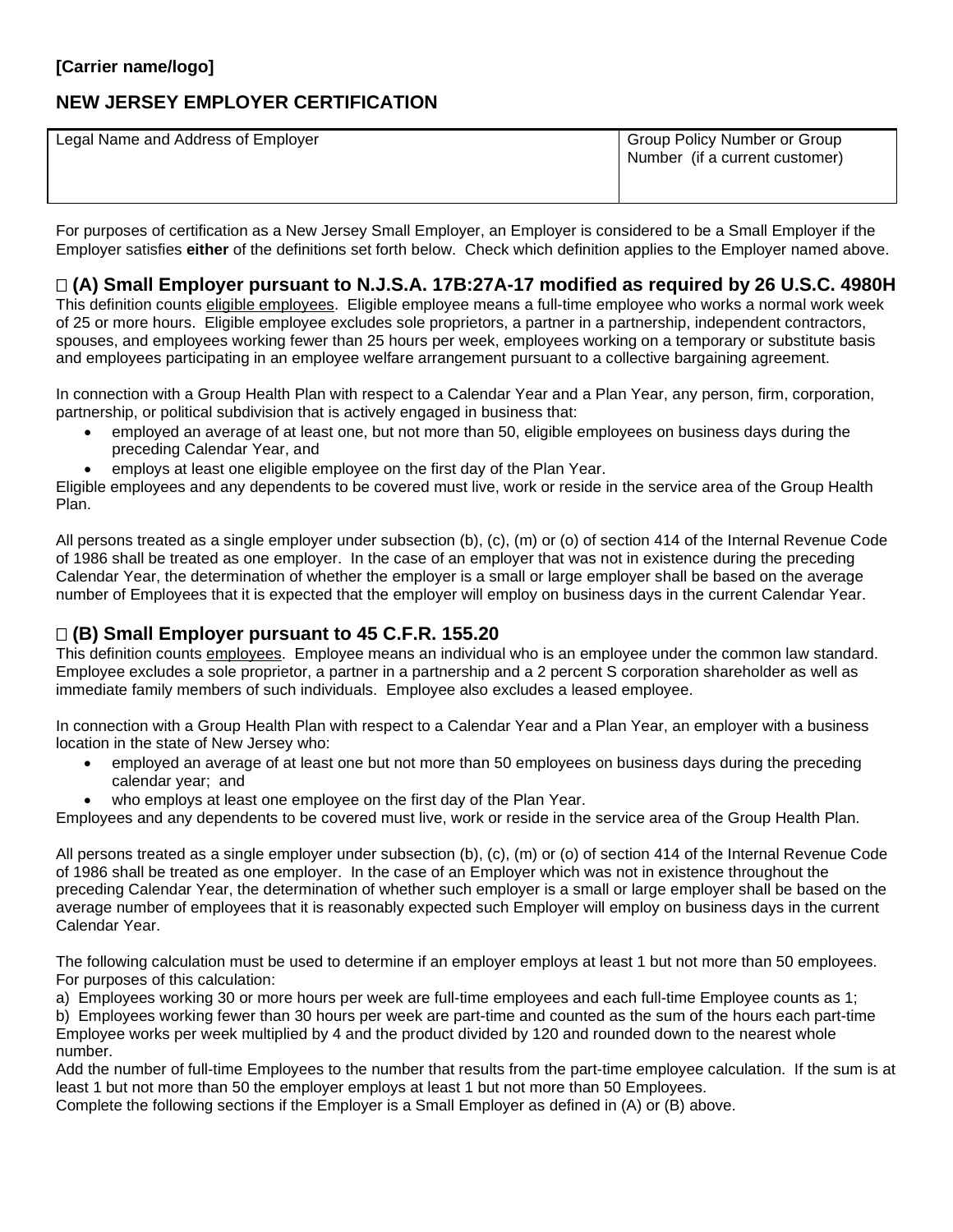| Please indicate below the number of employees by work location/State. All employees must be included, regardless of |  |
|---------------------------------------------------------------------------------------------------------------------|--|
| whether or not they currently have medical coverage and through whom that coverage is provided.                     |  |

|                                      | <b>Number of Employees</b> |           |  |              |       |
|--------------------------------------|----------------------------|-----------|--|--------------|-------|
| <b>Work Location (list by State)</b> | Full-time                  | Part-time |  | COBRA or     | Other |
|                                      |                            |           |  | <b>State</b> |       |
|                                      |                            |           |  | Continuees   |       |
|                                      |                            |           |  |              |       |
|                                      |                            |           |  |              |       |
|                                      |                            |           |  |              |       |
|                                      |                            |           |  |              |       |
|                                      |                            |           |  |              |       |

| The following information will be used to calculate the participation rate. Refer to the definition of "eligible employee" on<br>page 1.                                                                                                                                                                                            |  |  |  |  |
|-------------------------------------------------------------------------------------------------------------------------------------------------------------------------------------------------------------------------------------------------------------------------------------------------------------------------------------|--|--|--|--|
| Total # Eligible Employees                                                                                                                                                                                                                                                                                                          |  |  |  |  |
| Total # Eligible Employees applying/enrolling for health benefits coverage                                                                                                                                                                                                                                                          |  |  |  |  |
| Total # Eligible Employees waiving health benefits coverage under the policy with<br>coverage under their spouse's or parent's group coverage, Medicare, Medicaid, or<br>NJ FamilyCare or Tricare or any other group Health Benefits Plan through a<br>different employer                                                           |  |  |  |  |
| Total # Eligible Employees waiving health benefits coverage under the policy<br>with coverage under a Health Benefits Plan issued by another carrier and offered<br>by the small employer :<br>Please separately list the name(s) of the other carrier(s) and the number of employees covered under each:                           |  |  |  |  |
|                                                                                                                                                                                                                                                                                                                                     |  |  |  |  |
| Total # Eligible employees waiving health benefits coverage under the policy without<br>coverage under a spouse's or parent's group coverage; Medicare, Medicaid, or<br>NJ FamilyCare or Tricare or any other Health Benefits Plan<br>Total # Employees in an ineligible class or classes                                           |  |  |  |  |
| The following information will be used to determine how certain federal laws apply to the Small Employer.                                                                                                                                                                                                                           |  |  |  |  |
| Is your firm subject to Working Aged Provisions of federal law (TEFRA/DEFRA)?<br>□Yes □No<br>(You may be subject to the law if you employed 20 or more employees for 20 weeks in the current or prior calendar year)                                                                                                                |  |  |  |  |
| $\Box$ Yes $\Box$ No<br>Is your firm subject to the requirements of the federal COBRA law?<br>(You may be subject to the law if you employed 20 or more employees during 50% or more of the working days during the<br>previous calendar year.)                                                                                     |  |  |  |  |
| What is the average number of employees you employed during the entire previous calendar year regardless of<br>whether they were eligible for enrolled for group coverage?<br>(When answering this question please count any employee for whom your company issues a W-2 and include full-time,<br>part-time and seasonal workers.) |  |  |  |  |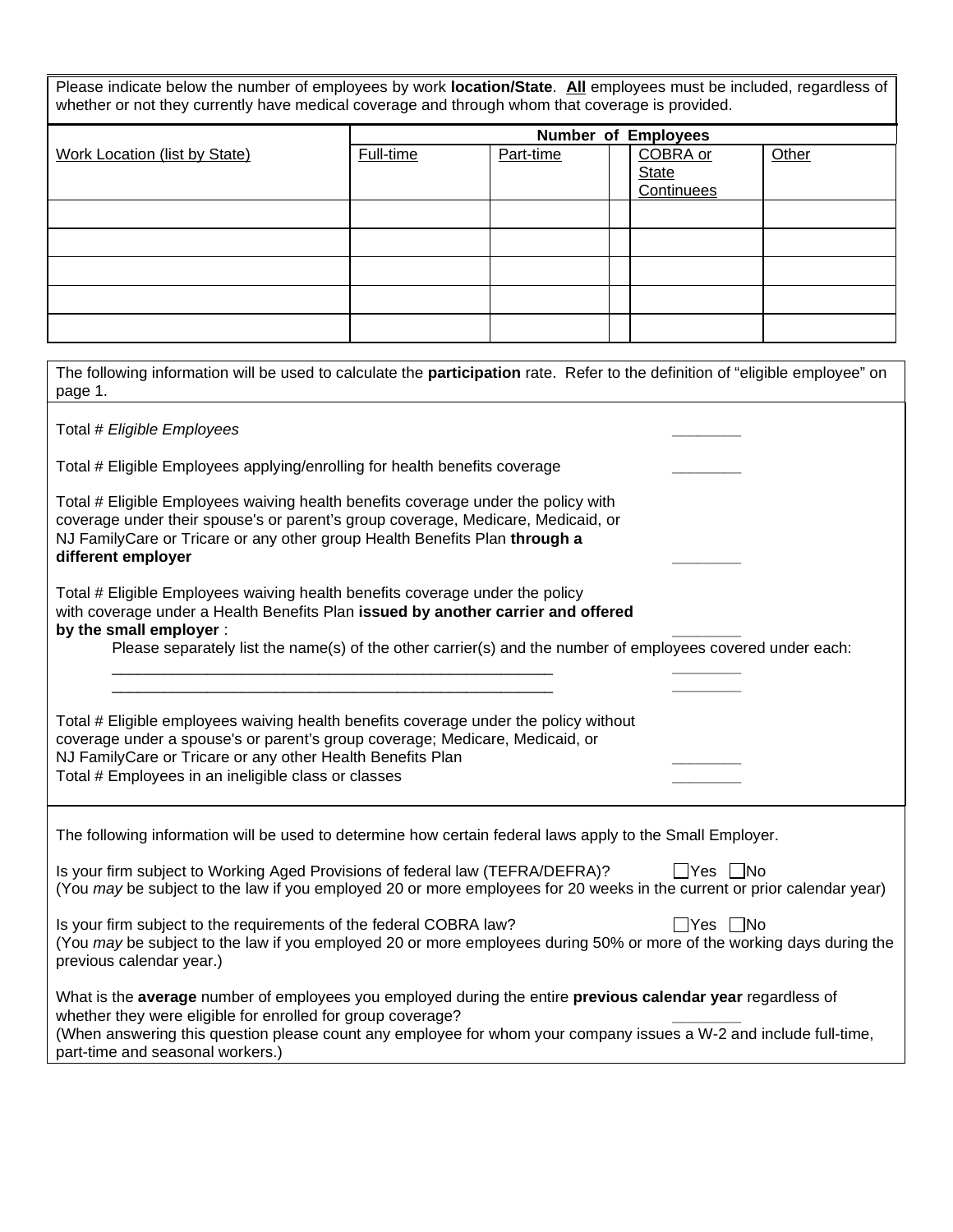#### **CERTIFICATION AS A SMALL EMPLOYER IN THE STATE OF NEW JERSEY** For a Group Health Benefits Plan

Please sign and date appropriate section indicating whether or not you meet the definition of a small employer which is an "either or" definition. .

| <b>I</b> I certify that I qualify as a Small Employer in the State of New Jersey using definition $\Box(A)$ $\Box(B)$<br><b>AND</b>                                                                                                                                                                                                                                                                                                                                                                                                                                                                                                                                        |       |  |
|----------------------------------------------------------------------------------------------------------------------------------------------------------------------------------------------------------------------------------------------------------------------------------------------------------------------------------------------------------------------------------------------------------------------------------------------------------------------------------------------------------------------------------------------------------------------------------------------------------------------------------------------------------------------------|-------|--|
| $\sqcup$<br>I certify that the information provided to [Carrier] is true and complete. I understand that if the above information is not<br>complete or is not provided to [Carrier] in a timely manner, then health benefits coverage does not have to be offered<br>or continued. I further understand that incomplete or untrue information may void health benefits coverage.<br>Il certify that I have obtained and maintain a stand-alone pediatric dental plan for all employees and dependents<br>⊔<br>enrolling for health benefits coverage.] (Carriers should omit this statement if the pediatric dental benefit is included<br>in the small employer policy.) |       |  |
| Signature of Officer, Partner or Owner                                                                                                                                                                                                                                                                                                                                                                                                                                                                                                                                                                                                                                     | Title |  |
| Print Name of Officer, Partner or Proprietor                                                                                                                                                                                                                                                                                                                                                                                                                                                                                                                                                                                                                               | Date  |  |
| Signature of Witness                                                                                                                                                                                                                                                                                                                                                                                                                                                                                                                                                                                                                                                       | Date  |  |
| I certify that I am NOT a Small Employer in the State of New Jersey as defined in either (A) OR (B)above.<br>ш                                                                                                                                                                                                                                                                                                                                                                                                                                                                                                                                                             |       |  |
|                                                                                                                                                                                                                                                                                                                                                                                                                                                                                                                                                                                                                                                                            |       |  |
| Signature of Officer, Partner or Owner                                                                                                                                                                                                                                                                                                                                                                                                                                                                                                                                                                                                                                     | Title |  |
| Print Name of Officer, Partner or Proprietor                                                                                                                                                                                                                                                                                                                                                                                                                                                                                                                                                                                                                               | Date  |  |

\_\_\_\_\_\_\_\_\_\_\_\_\_\_\_\_\_\_\_\_\_\_\_\_\_\_\_\_\_\_\_\_\_\_\_\_\_\_\_\_\_\_\_\_\_\_\_\_ \_\_\_\_\_\_\_\_\_\_\_\_\_\_\_\_\_\_\_\_\_\_ Signature of Witness Date

**Any person who includes any false or misleading information on an application or enrollment form or certification for a health benefits plan is subject to criminal and civil penalties.**